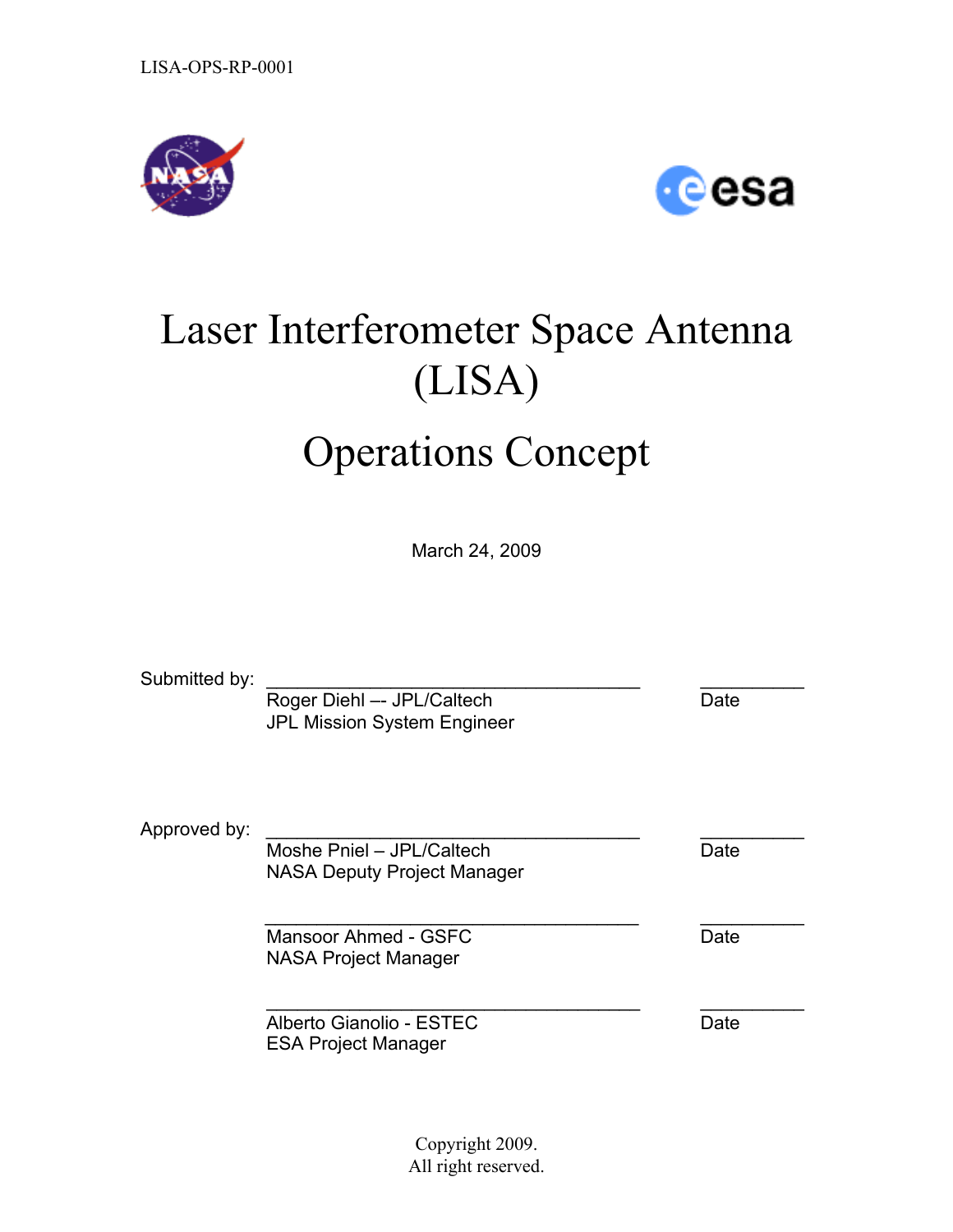# **Table of Contents**

| Page |
|------|
|      |
|      |
|      |
|      |
|      |
|      |
|      |
|      |
|      |
|      |
|      |
|      |
|      |
|      |
|      |
|      |
|      |
|      |
| 13   |
|      |
| 16   |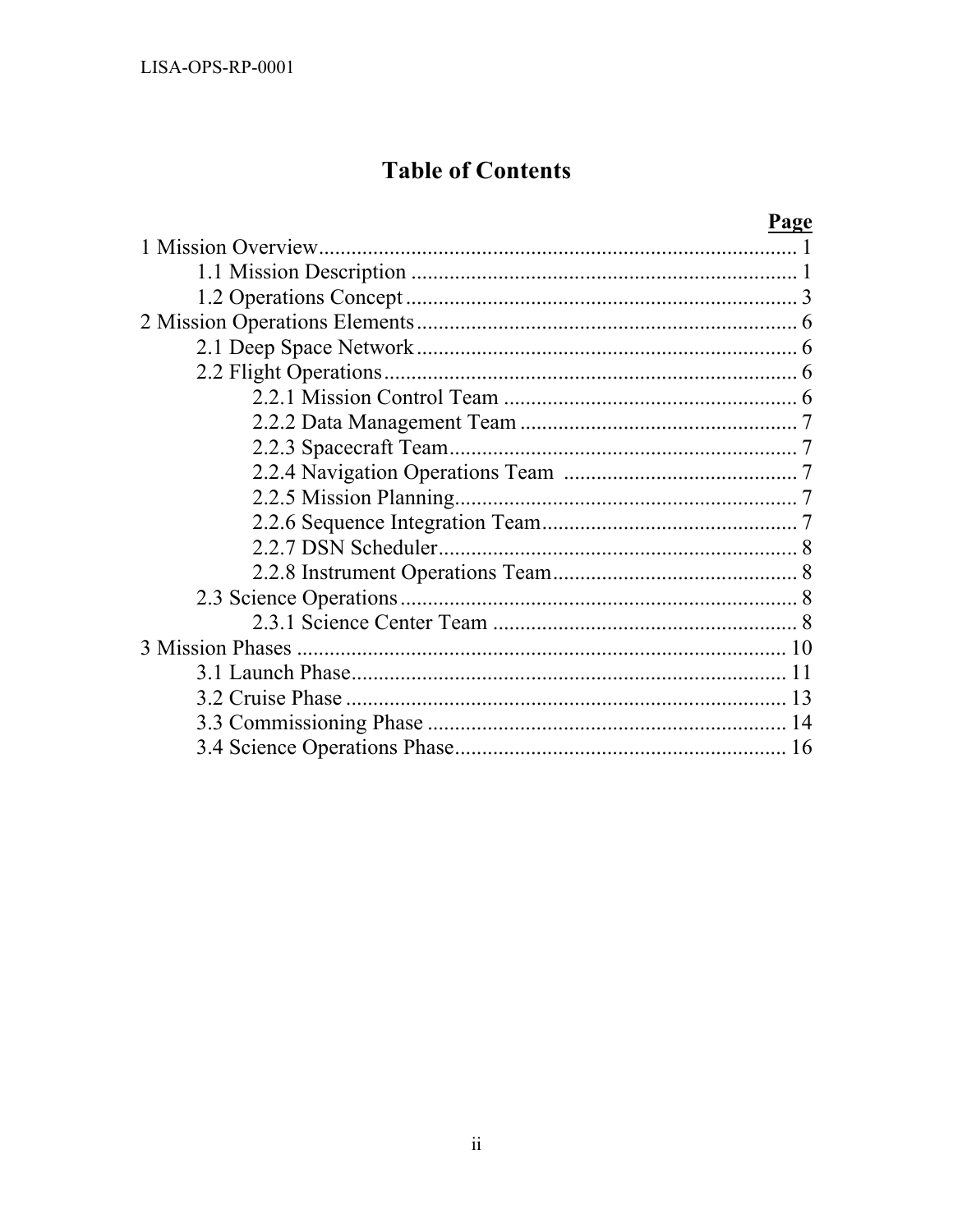# List of Tables

|  | Page |  |
|--|------|--|
|  |      |  |

# List of Figures

|  | Page |
|--|------|
|  |      |
|  |      |
|  |      |
|  |      |
|  |      |
|  |      |
|  |      |
|  |      |
|  |      |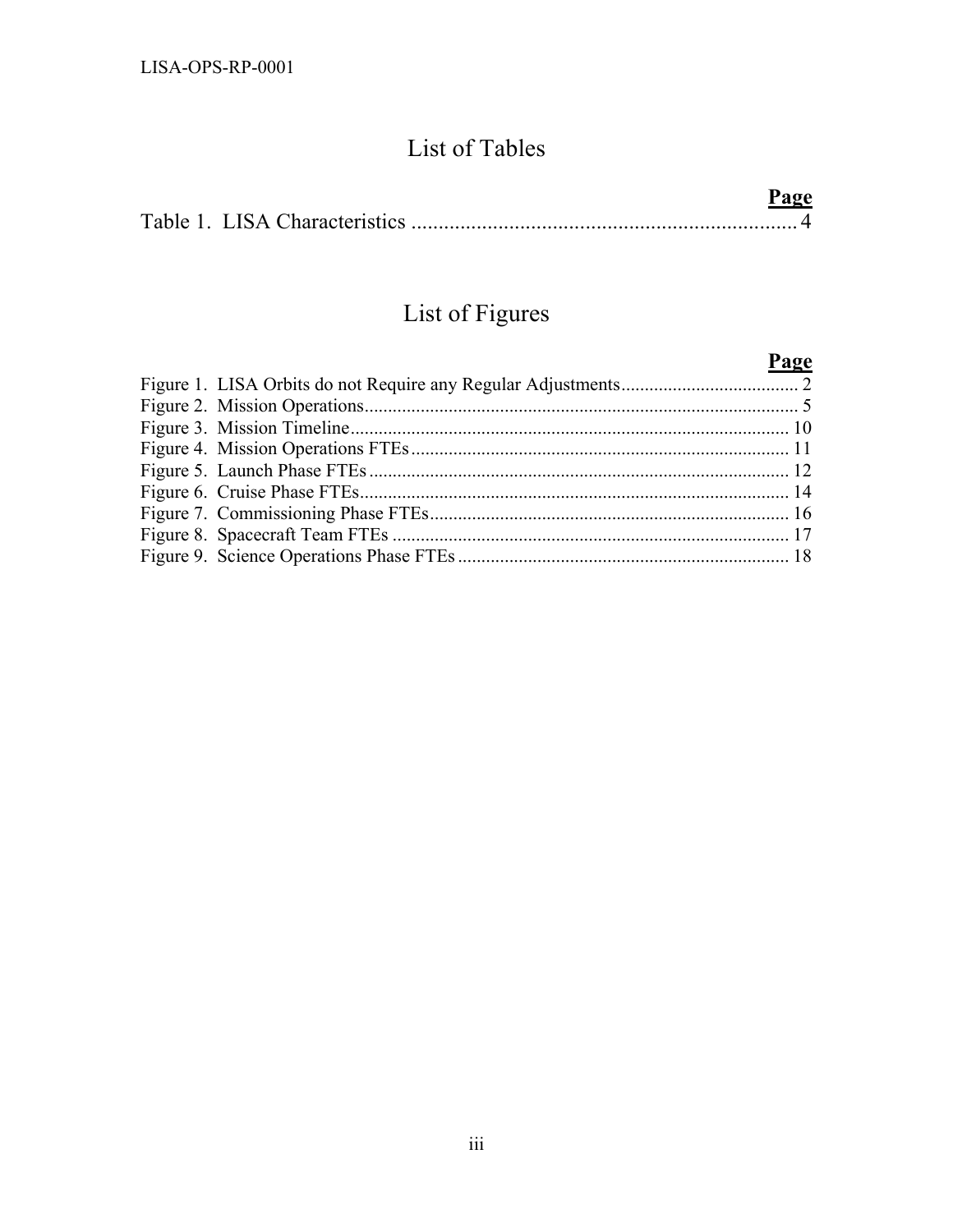## **1 Mission Overview**

#### **1.1 Mission Description**

LISA is a space mission designed to measure gravitational radiation over a broad band at low frequencies from about 0.03 mHz to 0.1 Hz. The LISA Observatory will continuously monitor the entire sky for all sources across this band where the Universe is richly populated in strong sources of gravitational waves. The sensitivity of the instrument is such that many sources can be detected at distances right out to the edge of the observable Universe.

The LISA mission consists of the deployment and operation of three spacecraft in order to measure the strain in space-time caused by gravitational waves. The strain occurs in a plane transverse to the direction of propagation of the wave, and has a specific signature defined by the expected properties of gravitational waves – namely it stretches space in one direction and simultaneously shrinks it in the other, orthogonal direction. The science measurement is made by placing test, or proof, masses that are freely falling in inertial space (responding only to gravitational forces) to mark locations in space-time, and using laser interferometry to measure changes in their relative separation.

LISA measures time-varying strains in space-time by interferometrically monitoring changes in 5 million kilometer baselines. The three baselines extend between three spacecraft orbiting the Sun in a formation 20° from the Earth as shown in Figure 1. The orbits are chosen to keep the three baselines as close to equal as possible over the mission lifetime. The spacecraft at the corners house two proof masses and interferometry equipment.

The three baselines form a nearly equilateral triangle that appears to cartwheel around the Sun once per year. The measured baselines extend from a proof mass in one spacecraft to another proof mass in a distant spacecraft. Hence the proof masses are the measurement fiducials defining the endpoints of the monitored distance. The orbits of the three spacecraft are nearly identical except for the phasing of their inclinations. The plane of the triangle is inclined 60° to the Earth's ecliptic plane. This geometry has the added benefit of a very benign environment, and a constant solar illumination angle on the spacecraft, thereby reducing unwanted disturbances.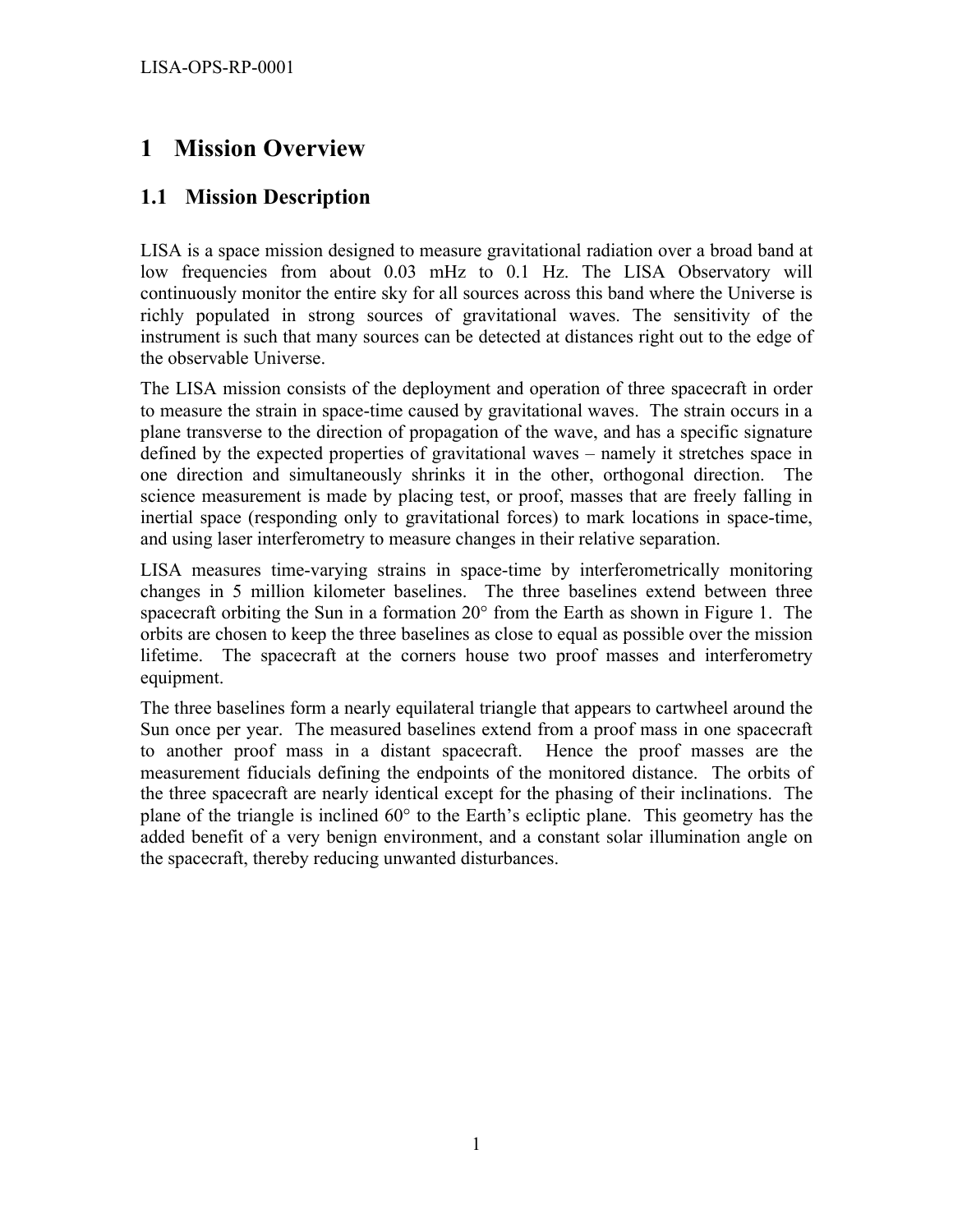

**Figure 1. LISA Orbits do not Require any Regular Adjustments**

**The LISA orbits do not require any regular adjustments to maintain the formation throughout the life of the mission. The spacecraft are represented by 3 dots in the snapshots of the formation's annual motion around the Sun. The orbit of one spacecraft is traced by the inclined circle running through the same dot in each snapshot.**

The proof masses are protected from disturbances by careful design and "drag-free" operation. In drag-free operation, the mass is free-falling, but a housing around the proof mass senses the relative position of proof mass and spacecraft, and a control system commands the spacecraft's thrusters to follow the free-falling mass. This can be done with two proof masses, following each in only its sensitive direction. Drag-free operation keeps force gradients arising in the spacecraft from applying time-varying disturbances to the proof masses.

The distance measuring system is essentially a continuous interferometric laser ranging scheme. Lasers at each end of each arm operate in a "transponder" mode. A beam is sent out from one spacecraft to a distant one. The laser in the distant spacecraft is phaselocked to the incoming beam and returns a high power phase replica. When that beam returns to the original spacecraft, it is beat against the local laser. Variants of this basic scheme are repeated for all long baselines, and the lasers illuminating different baselines are also compared. Optical path difference changes, laser frequency noise, and clock noise are determined.

The disturbance spectrum and the noise floor of the ranging system conspire to give a useful measurement bandwidth from  $3x10^{-5}$  to 0.1 Hz. The three arms can simultaneously measure both polarizations of quadrupolar waves. The source direction is decoded from amplitude, frequency, and phase modulation caused by annual orbital motion.

The LISA measurement concept is presented in greater detail in the *LISA Mission Concept Document*. 1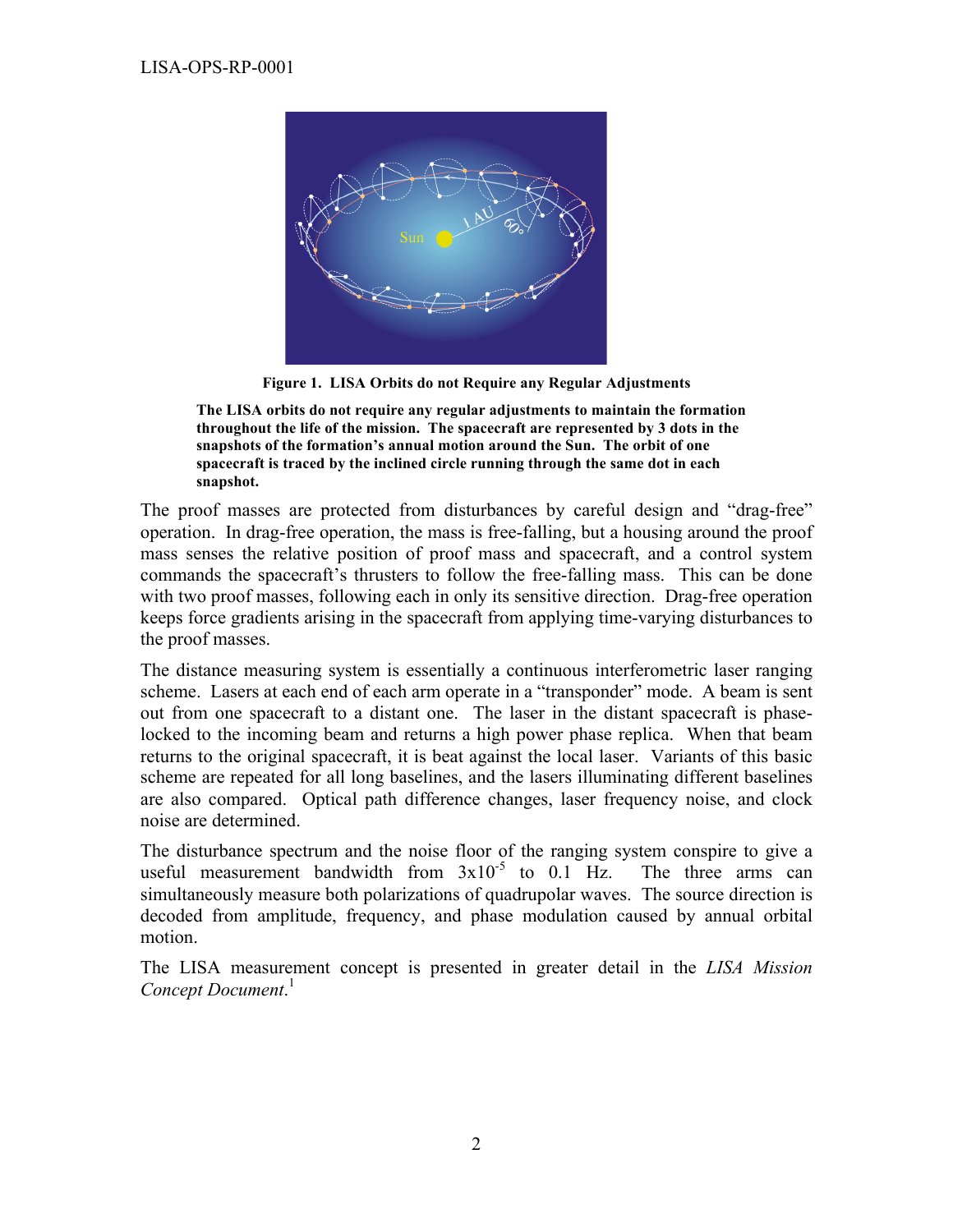#### **1.2 Operations Concept**

The LISA operations concept has been developed to provide simplicity that reduces operations risk and costs. LISA mission attributes that contribute to simplicity are

- **Single instrument mode:** The three spacecraft together form the LISA instrument. Once the three spacecraft have achieved their proper heliocentric orbits and the laser links have been established between all three spacecraft, the mission takes on a single monitoring mode.
- **No targeted observations:** LISA is a single instrument that will see all of the galactic sources simultaneously. Unlike other missions with multiple instruments there is no competition between instruments for observation time or spacecraft resources.
- **No formation maintenance maneuvers:** The heliocentric orbits of the three spacecraft are designed so that the Doppler rates between spacecraft stay within bounds to allow proper interferometric operation during the entire period of science operations. No maneuvers are required to maintain the formation between the three spacecraft. After delivery into the final science orbits the propulsion modules used to execute maneuvers are jettisoned.
- **Low DSN contact:** Interferometric data is collected and stored on board each spacecraft for 6 days and then downlinked to Earth. Every other day contact is made with one of the spacecraft to download telemetry from the previous 6 days and to upload any instrument or spacecraft commands needed to maintain the proper generation of the science data. If the instrument and spacecraft are working properly there may be no need to uplink any commands
- **Low telemetry data rates:** Telemetry will be generated onboard each spacecraft at a rate between 4 and 5Kbps. On a daily basis the 3 spacecraft together will generate a total of about 1.3 Gbit/day. This is lower than the daily data volume for other observatory missions such as HST (18 Gbit/day) and Spitzer (5.6 Gbit/day).
- **Reduced mission planning:** No instrument operations scheduling, no targeted observations requiring instrument slews, and no maneuvers during science operations means less mission planning.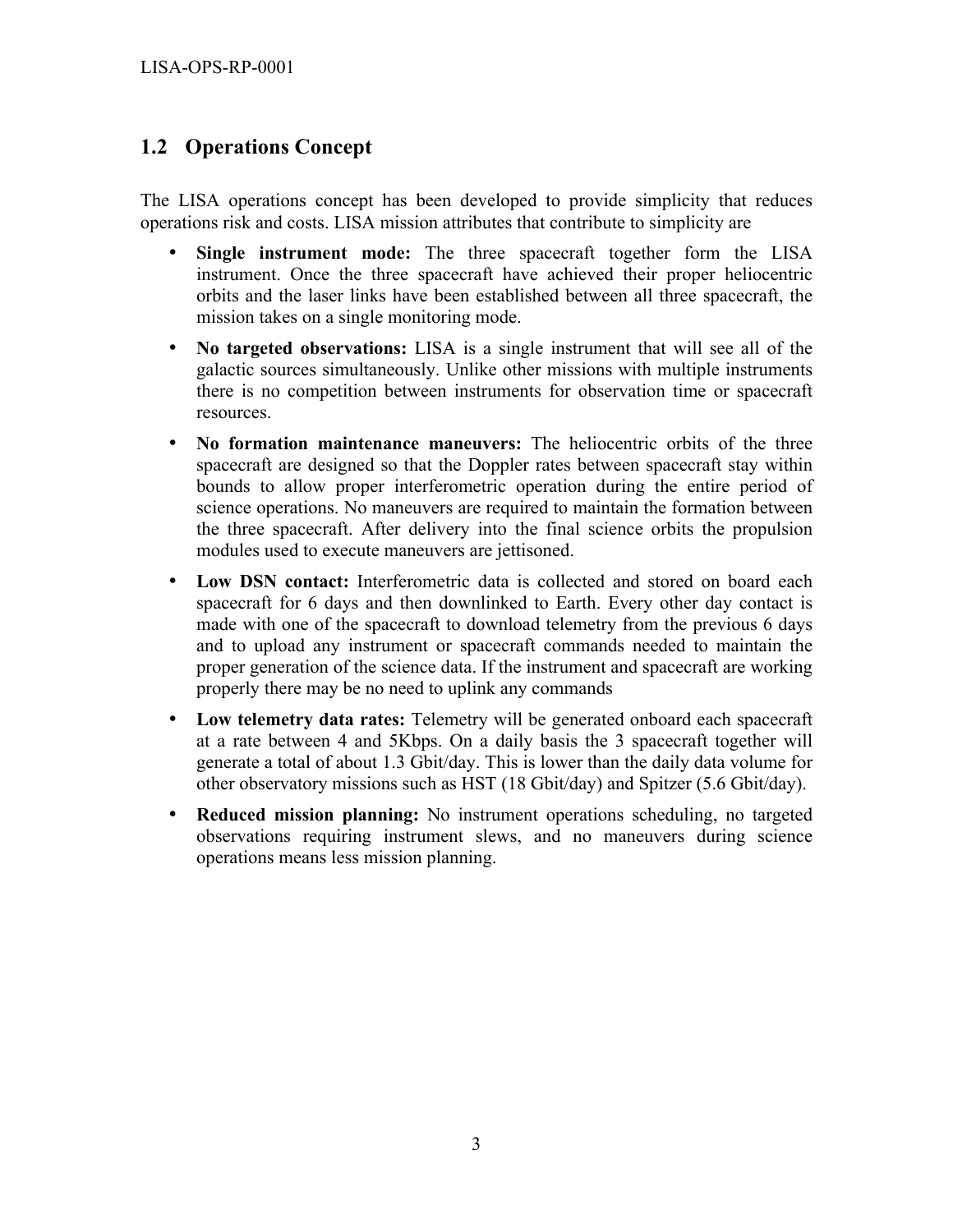| <b>Table 1. LISA Characteristics</b>  |                                          |  |  |  |
|---------------------------------------|------------------------------------------|--|--|--|
| <b>Metric</b>                         |                                          |  |  |  |
| Number of Modes                       | Launch Phase $= 1$                       |  |  |  |
|                                       | Cruise Phase $=$ 4                       |  |  |  |
|                                       | Commissioning Phase $= 2$                |  |  |  |
|                                       | Science Phase = $3$                      |  |  |  |
| Number of spacecraft                  | 3                                        |  |  |  |
| DSN pass frequency                    | 1 every other day                        |  |  |  |
| Onboard data storage per spacecraft   | 5GB                                      |  |  |  |
| Recorded data per day per spacecraft  | 432Mb (5Kbps for 24 hrs)                 |  |  |  |
| Total mission data for 3 spacecraft   | $2.4$ Tb                                 |  |  |  |
| Time required to downlink 6 days data | 8 hours @ 90kbps                         |  |  |  |
| Frequency of required commanding      | Once every six days                      |  |  |  |
| Number of Ops shifts per day          |                                          |  |  |  |
| High gain antenna slews               | 2 slews per spacecraft every 12 days     |  |  |  |
| Ephemeris loads                       | Once every six days                      |  |  |  |
| Number of Maneuvers                   | Deterministic Mnvrs = $3$ per spacecraft |  |  |  |
|                                       | Traj Correction Mnvrs = 5 per spacecraft |  |  |  |

A summary of key LISA characteristics is given in Table 1.

The operations concept for the flow of data (see Figure 2) is that spacecraft telemetry and science data after downlink to the Deep Space Network (DSN) are routed to a Mission Operations Center (MOC). Routine spacecraft operations are conducted at the MOC as well as instrument monitoring for health assessment. The science data receives initial processing at the MOC and then is sent to the Science Center where detailed analysis is performed to extract the gravity wave information from the data.

The various operations teams at the MOC and Science Center are shown in Figure 2. Section 2 of this document describes the activities that each of the operations teams performs. The role that each of the teams play during the various mission phases (launch, cruise, commissioning, and science operations) is discussed in Section 3. Rationale for team staffing during the various mission phases is also given.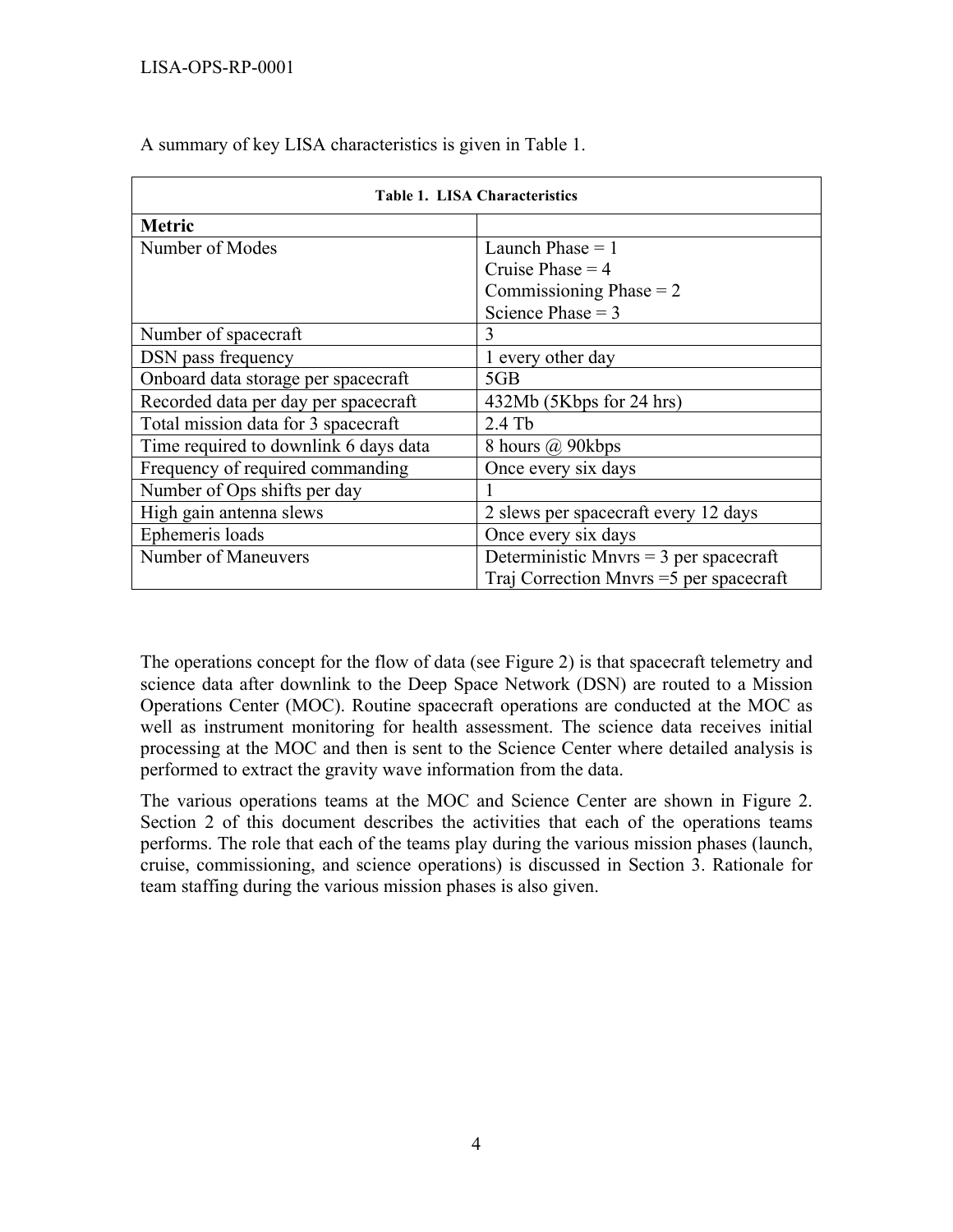

**Figure 2. Mission Operations**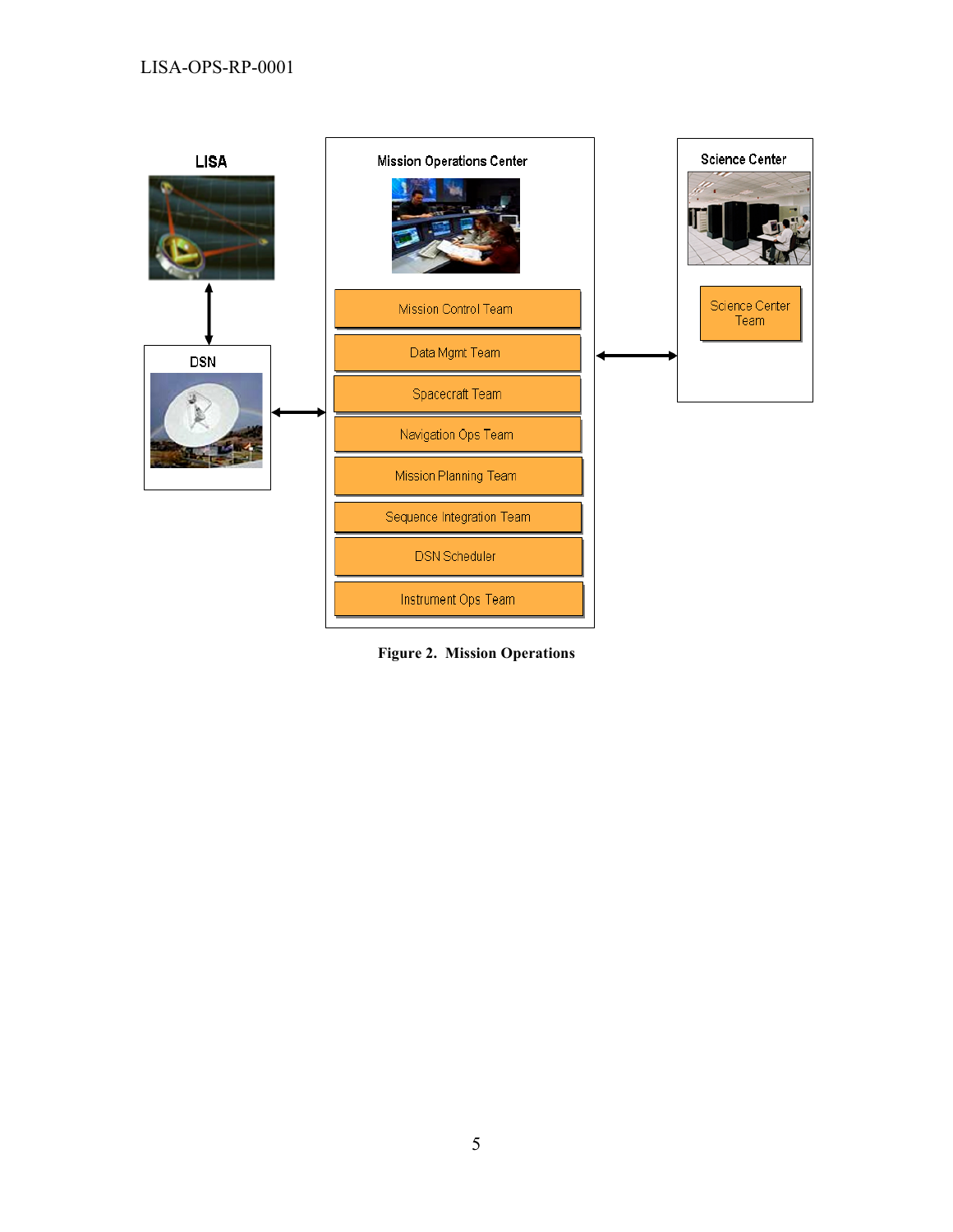## **2 Mission Operations Elements**

#### **2.1 Deep Space Network**

The Deep Space Network (DSN) will provide command radiation, telemetry reception, and navigation services to the LISA Project. Specific services that are provided are

- Prior to launch, supports the design and development of the spacecraft telecommunications hardware, the mission operations system, and the operations concept.
- Provides a simulator for verifying compatibility of the flight hardware during integration and test.
- Receives requests for contacts, files and command sequences from the Mission Operations Center.
- Transmits commands and files to the three spacecraft**.**
- Schedules passes with the network of 34-meter antennae, reconciling competing demands from other users.
- Delivers tracking and navigation data, de-commutated telemetry, and event logs back to the Mission Operations Center

#### **2.2 Flight Operations**

Spacecraft and instrument operations will be conducted at the Mission Operations Center (MOC). The key operations functions are described next.

#### **2.2.1 Mission Control Team**

The Mission Control Team has the basic responsibility of monitoring and controlling the spacecraft. Specific activities include

- Radiate commands to all three spacecraft
- Monitor spacecraft engineering telemetry
- Perform real time analysis and characterizations of performance parameters
- Contribute to definition and correction of spacecraft anomalies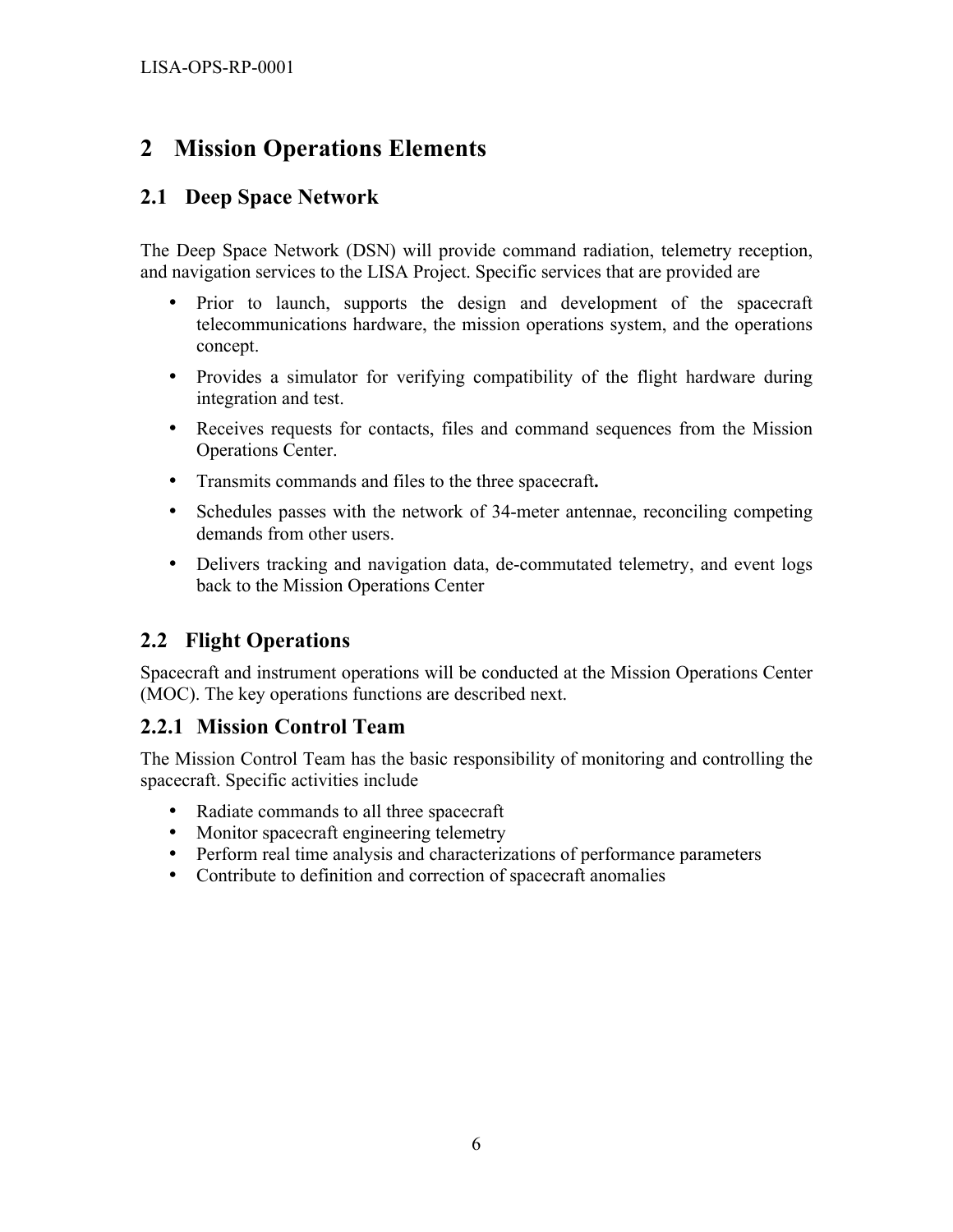#### **2.2.2 Data Management Team**

The Data Management Team is responsible for the processing, storage and distribution of spacecraft and instrument data. Specific duties include

- Create channelized engineering telemetry for real time monitoring
- Remove spacecraft headers from raw telemetry received from DSN to create Level 0 products
- Deliver Level 0 products to Spacecraft Team and Instrument Operations Team
- Locally archive raw telemetry and Level 0 products

#### **2.2.3 Spacecraft Team**

The analysis of spacecraft performance and health and the planning of future spacecraft activities are performed by the spacecraft team. Detailed activities include

- Monitor, analyze and characterize spacecraft health including thermal, telecom, consumables such as propellant, and flight software
- Identify anomalous conditions and work their resolution
- Participate in command generation
- Coordinate with Navigation Team on spacecraft maneuvers
- Operate flight testbeds

#### **2.2.4 Navigation Operations Team**

The Navigation Operations Team is responsible for those functions required to deliver the three spacecraft from launch into their final operations orbit. After the operations orbit is achieved the propulsion module is dropped off since additional maneuvers are not required. Activities include

- Perform trajectory analysis
- Perform orbit determination
- Design cruise phase maneuvers
- Create maneuver commands for incorporation into command sequences

#### **2.2.5 Mission Planning Team**

The Mission Planning Team plays a lead coordination role in the planning and organizing of mission activities. Specific activities include

- Provide high level integration of mission resources required for activity execution
- Plan use scenarios with other teams
- Design operational procedures
- Support development of flight operations plan
- Develop contingency plans
- Interface with Science Center to coordinate observation strategies
- Work telemetry return priority schemes

#### **2.2.6 Sequence Integration Team**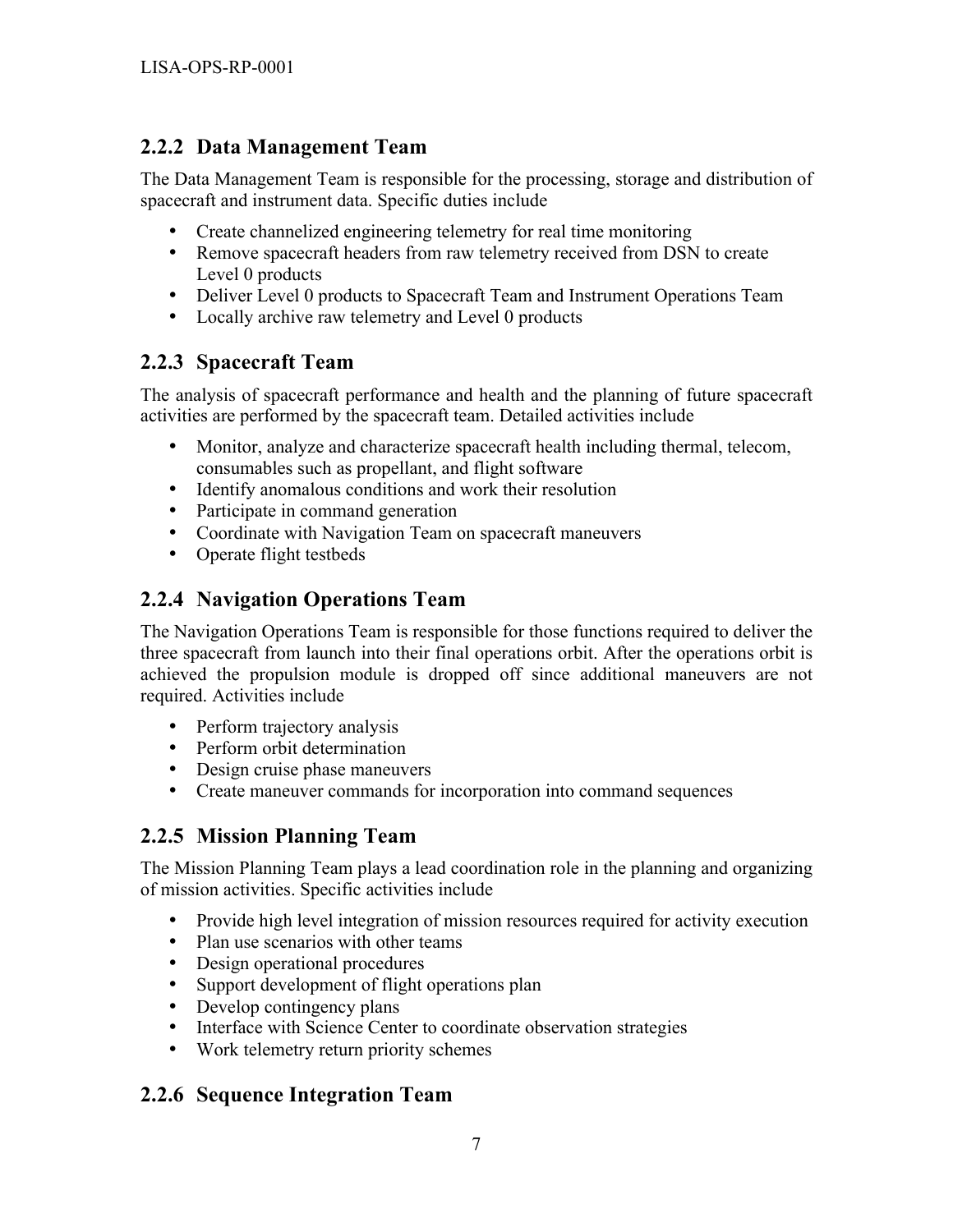The Sequence Integration Team develops and integrates the sequence of commands to control spacecraft and instrument activities. Specific activities include

- Receive and integrate commands from Spacecraft Operations Team and Instrument Operations team into command sequences
- Test command sequences in project testbed prior to radiation
- Prepare predictions of spacecraft state after command execution for comparison against real time telemetry results

#### **2.2.7 DSN Scheduler**

It is necessary that that mission operations, represented by the DSN scheduler, participate in the DSN allocation process to ensure that critical DSN resources are available to the Project. The DSN scheduler does the following.

- Schedule DSN antenna resources to meet project needs
- Resolve conflicts in antenna coverage requirements between LISA and other projects
- Maintain accurate allocation files of scheduled resources and distribute to other operations teams

#### **2.2.8 Instrument Operations Team**

The Instrument Operations Team handles the instrument activities performed at the Mission Operations Center. These activities include

- Monitor sciencecraft instrument health
- Analyze, characterize, and calibrate instrument
- Provide instrument commands to Sequence Integration Team
- Interface with Science Center concerning instrument performance issues
- Remove LIMAS headers from Level 0 data products and correct for readout errors to create Level 1 science products
- Make Level 1 science products available to Science Center

#### **2.3 Science Operations**

The Science Center is where instrument performance and data quality is assessed. The time-series of phase measurements is processed here to identify and match strong signals, and build up a catalog of known sources. The signal from these sources can be subtracted from the raw data to reveal underlying weaker signals, and maintain the search for a diffuse background. The world-wide distributed team of Guest Investigators accesses the data through public networks, and performs focused investigations of specific sources and phenomena. More details of Science Center operations are given in the LISA Data Analysis Document<sup>2</sup> and LISA Science Data Products Document.<sup>3</sup>

#### **2.3.1 Science Center Team**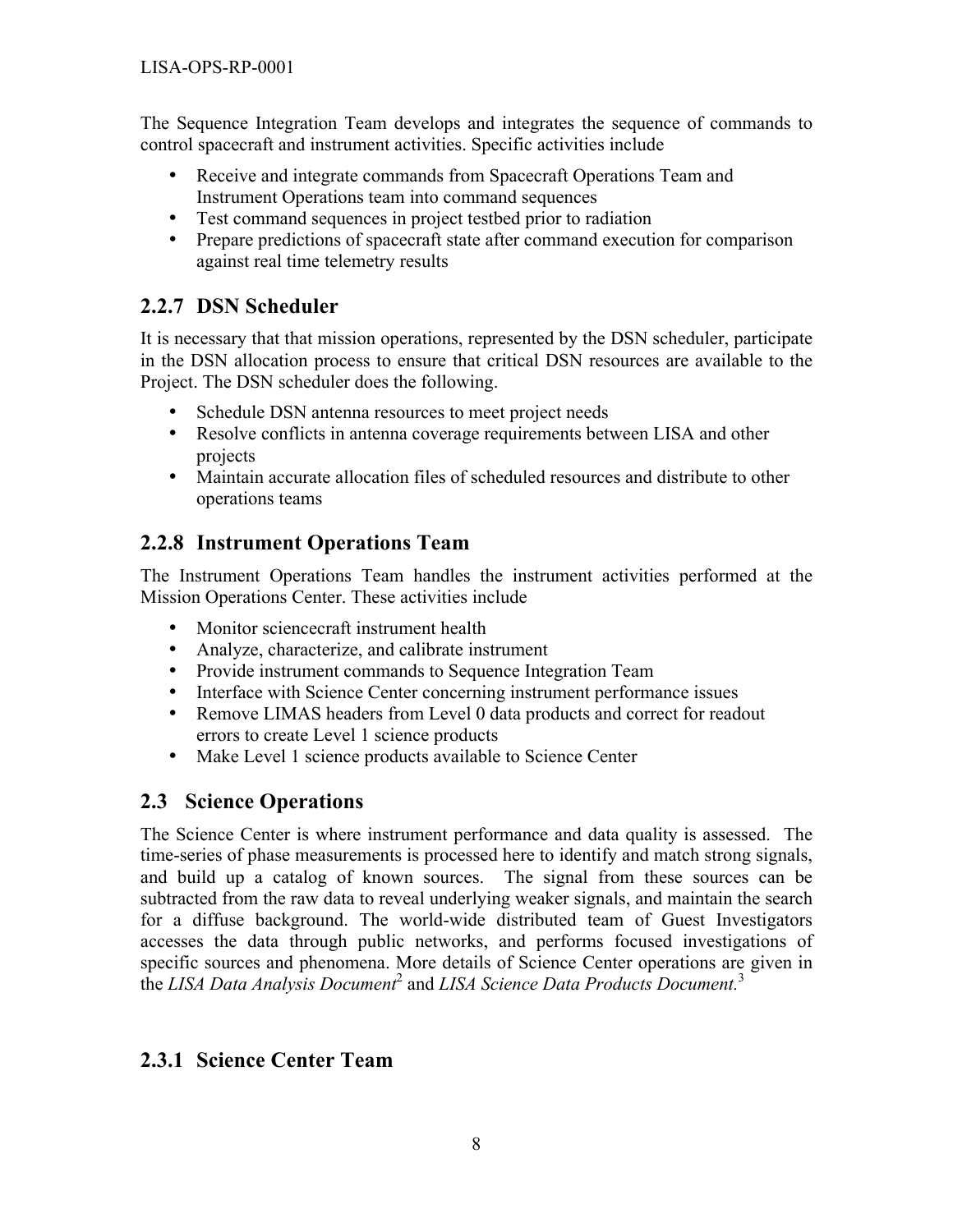Data quality assessment and science product generation are performed by the Science Center Team. A list of activities performed by the Science Center Team is given below.

- Serve as primary repository for all mission data and science products. Level 1 products delivered to the Science Center will be archived.
- Create Levels 2,3, and 4 science products
	- o Level 2: TDI observables
	- o Level 3: Preliminary source lists, event alerts, and instrument noise information
	- o Level 4: Lists of resolved sources, instrument noise model, diffuse source model, combined data model
- Produce periodic releases of final science data products and provide access to publicly released data products
- Perform data quality analysis of instrument telemetry and science products
- Perform trending and characterization of instrument telemetry for science team
- Provide instrument command inputs to Instrument Operations Team
- Perform data analysis required to generate event alerts for upcoming supermassive black hole mergers, and disseminate alerts to the science community
- Provide interface with Guest Investigators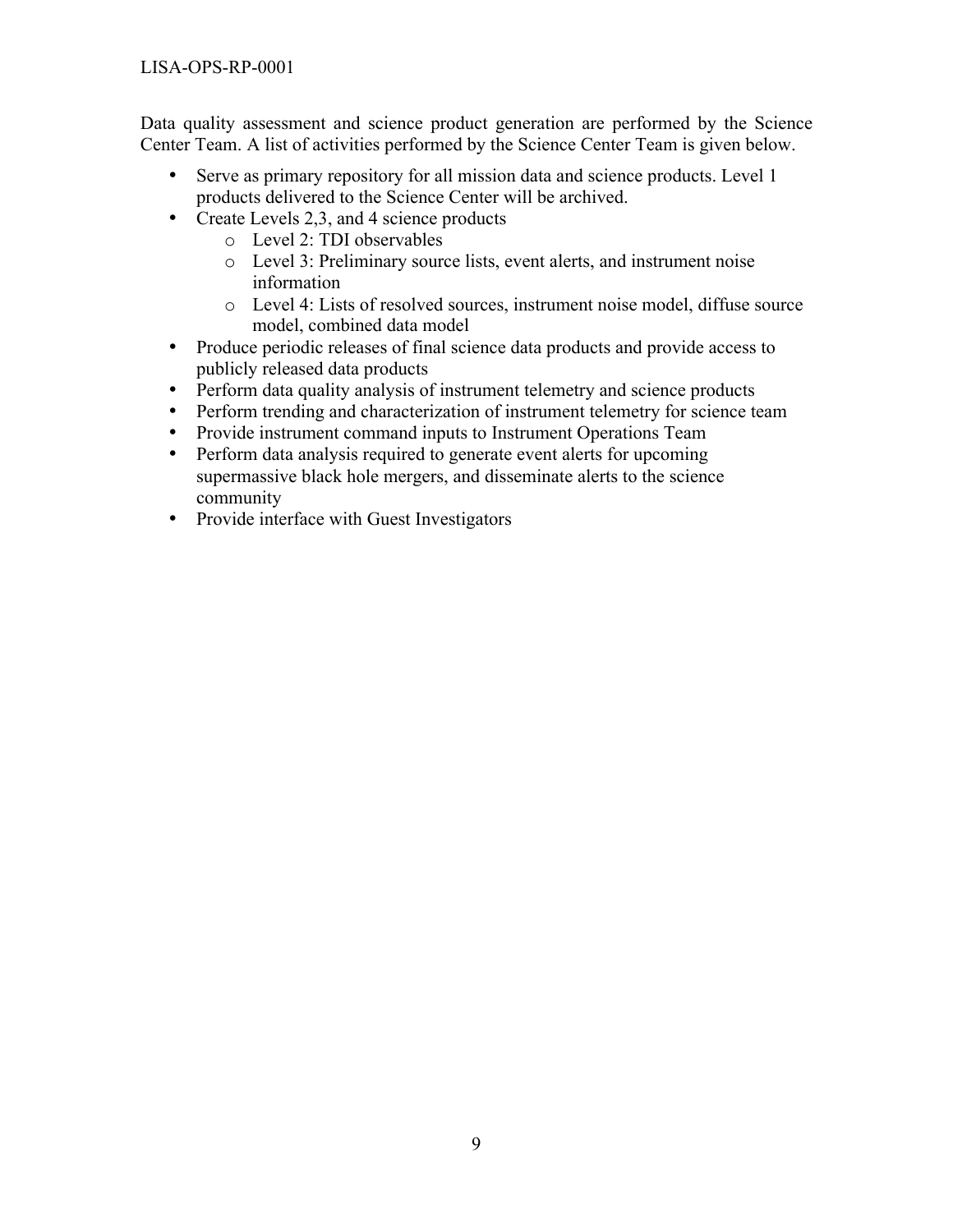#### **3 Mission Phases**

The LISA mission may be broken up into 4 distinct phases

- **Launch Phase**: This phase covers the first 30 days after launch. The activities include all the launch related activities leading to the separation of the three spacecraft on their trajectories.
- **Cruise Phase**: This phase covers the 14-month period during which the three spacecraft move away from the Earth to their respective operational orbits. The major cruise activities are the spacecraft maneuvers that are required to change the spacecraft trajectory.
- **Commissioning Phase**: This phase covers the 4-month period to achieve the science mode configuration required for science operations. Key activities include acquisition, drag-free testing, and instrument calibration.
- **Science Operations Phase**: This phase covers the 5-year period during which science data is collected. Activities for this phase include the generation of science data products, health monitoring of the spacecraft and instrument, and the planning and execution of downlinks every other day with one spacecraft.

A mission timeline is given in Figure 3 showing placement of the spacecraft maneuvers for each of the three spacecraft.



**Figure 3. Mission Timeline**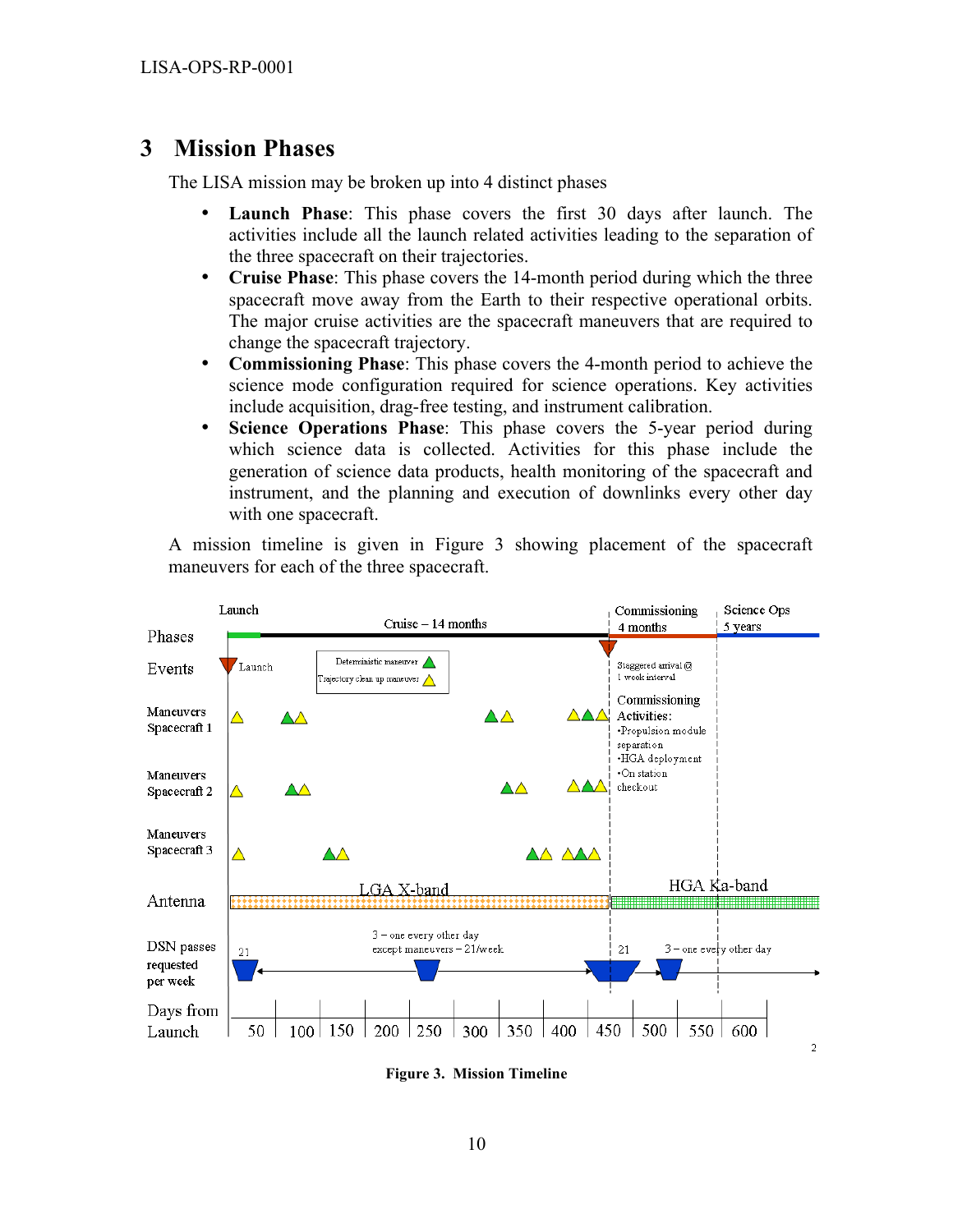#### LISA-OPS-RP-0001

The total workforce profile for all the operations teams is given in Figure 4. The workforce ramps up to its maximum size during the late cruise, commissioning, and early portions of the science operations phase. Once the spacecraft and instrument are working properly staffing is reduced. Staffing profiles and rationale for each of the mission phases are given in the following subsections.



**Figure 4. Mission Operations FTEs**

#### **3.1 Launch Phase**

The launch phase contains the following critical activities.

- **Launch:** An Expendable Launch Vehicle (ELV) will launch the entire stack (the three integrated spacecraft) from Kennedy Space Center (KSC) into a heliocentric orbit with a period of a few weeks longer than a year, so that after one orbit the Earth will be 20 degrees away from the spacecraft constellation.
- **Spacecraft separation:** Separation of the stack from the second stage of the ELV will occur approximately five minutes after the injection burn. Ten minutes after separation of the stack the spacecraft will separate from each other with  $1 \text{ m/s } \Delta V$ . After an appropriate interval, allowing for sufficient separation between spacecraft, each spacecraft will use thrusters located on the propulsion module to orient its solar cells to the Sun. The spacecraft battery is sized to allow for approximately three hours of operation prior to sun acquisition, although nominal acquisition will occur as early as one hour.
- **DSN acquisition:** After separation from the launch vehicle or alternatively after a ground station comes into view approximately an hour after launch, each spacecraft will maintain continuous communications with the ground using omni antennas to allow initial orbit determination and to downlink engineering status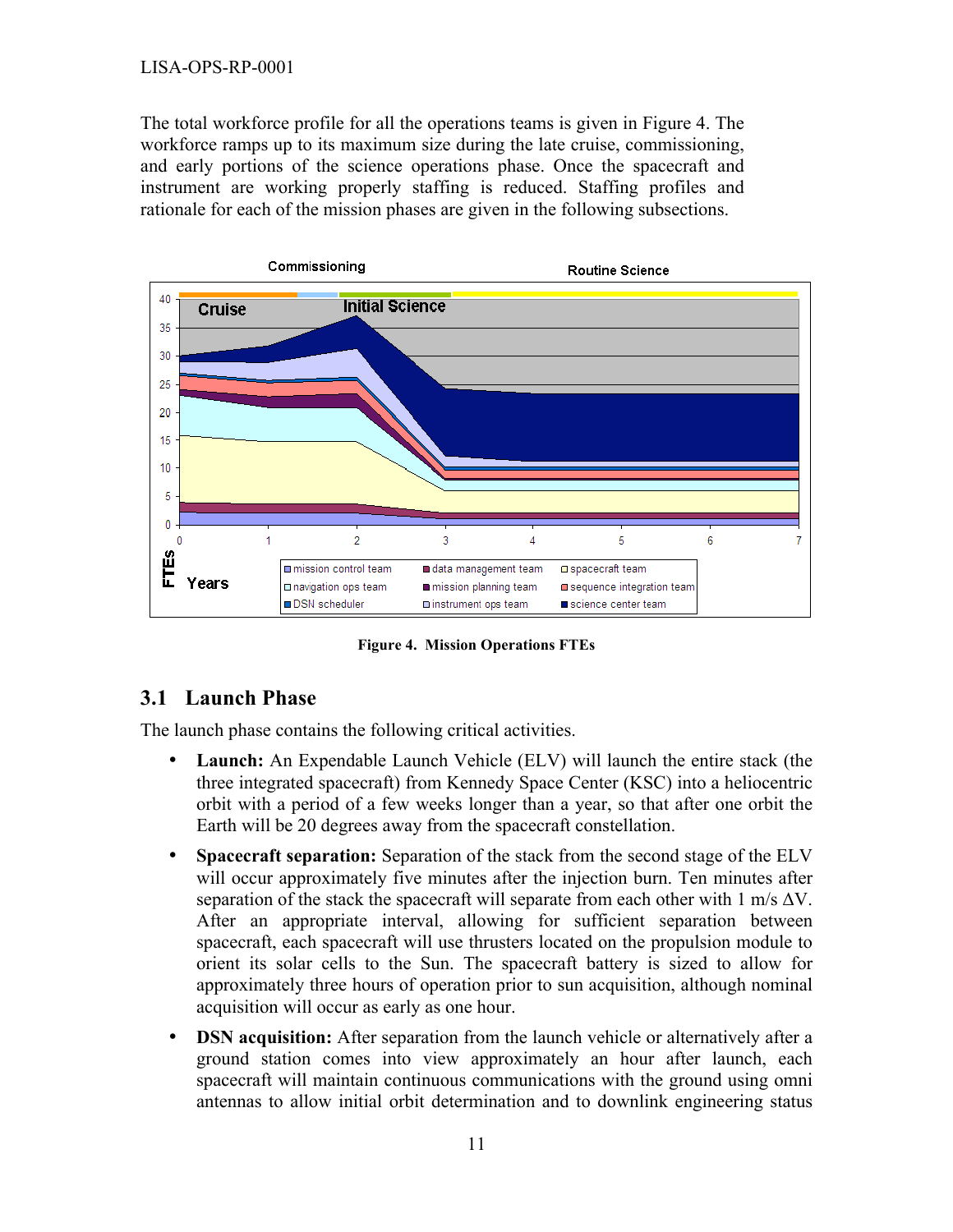data. After the spacecraft power levels are sufficient, each spacecraft will perform an initial functional checkout. Continuous communications will be maintained until the end of the Launch Phase to allow daily orbit determination updates.

• **Near-Earth trajectory correction maneuvers:** Five, eight, and eleven days after launch respectively, trajectory correction maneuvers (TCM) will be performed by one of the spacecraft to correct launch errors. Because liquid rocket injection errors are expected to be small these TCMs should be less than 10 m/s. These TCMs will also allow calibration of the spacecraft thrusters that will be used for the deterministic transfer maneuvers.

**Operations Workforce Considerations**: The operations teams staffing for the launch phase is shown in Figure 5. Launch Phase FTEs. The spacecraft team is at maximum staffing at launch and for the first several months of cruise to provide health monitoring and characterization of each spacecraft. There will be a dedicated system engineer for each spacecraft and shared subsystem engineers. During times of high critical activity such as launch there will be dedicated engineers for some subsystems such as attitude control.

During the first month after launch the Mission Control Team provides around the clock command and telemetry support for the daily DSN passes with each spacecraft. These passes provide the tracking data for the Navigation Team to design the first series of TCMs for each spacecraft.



**Figure 5. Launch Phase FTEs**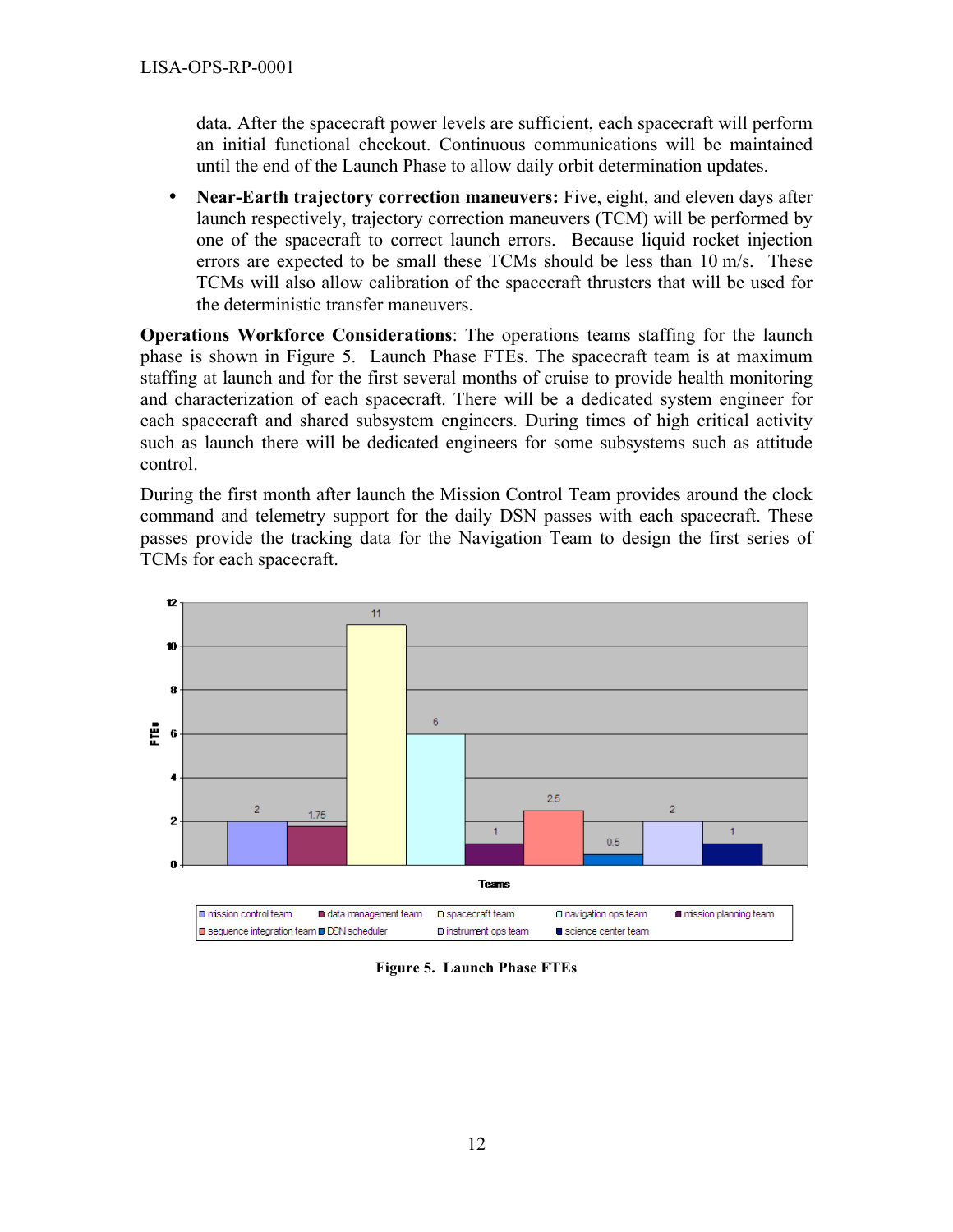#### **3.2 Cruise Phase**

During the cruise phase the following activities take place.

- **Spacecraft health monitoring**: During the majority of the cruise phase the spacecraft are in a sun-pointing attitude with minimal active operations. Engineering telemetry is collected during this time and formulated into packets for storage and transmission to the ground at the next communication window. The spacecraft health monitoring telemetry will include spacecraft attitude, propulsion module thruster usage, solar array output, and temperature monitoring. It is unlikely that much payload commissioning can be performed during the cruise phase. However there is plenty of time if useful functional checks can be done that are compatible with the cruise configuration.
- **Maneuver design and execution**: The major cruise activities for the spacecraft are the planning and execution of 8 maneuvers per spacecraft over a 14-month time period. Each of the spacecraft will require three large deterministic transfer maneuvers (DTMs) to transfer from launch to its respective operations orbit that establishes the triangular configuration. Fortunately these maneuvers may be designed to occur at different times to smooth out the operations team workload. Each of these DTM maneuvers will require a correction maneuver one week afterward to compensate for execution errors.
- **Operations orbit delivery**: At the end of the cruise phase each spacecraft performs the final DTM which establishes the operational orbit for the next 5 years. The cruise trajectories are designed to provide staggered arrivals with a two week separation. This final DTM for each spacecraft will be preceded by a correction maneuver 7 days earlier to correct any position delivery error. An additional final cleanup maneuver will be scheduled for two weeks after the DTM. This final cleanup maneuver will adjust the spacecraft velocity so that period of the achieved orbit will preserve the stability of the triangular configuration for the next 5 years. Final delivery of each spacecraft is accomplished by separation of the propulsion module using a spring mechanism to impart a 3 cm/s separation velocity. The delivery target for each spacecraft is rendezvous with a point on its respective operations orbit within 500 km in position and 0.1 m/s in velocity and with an achieved heliocentric period within 38 s of nominal.
- **DSN passes**: Communications during most of the interplanetary transfer will be a pass weekly for each spacecraft with Doppler and range data being taken for orbit determination. This will be increased to daily passes starting one week before the first two DTMs and two weeks before the final DTM for each spacecraft; the daily passes will continue for each spacecraft until one week after the last TCM for each DTM.

**Operations Workforce Considerations**: The operations teams staffing for the cruise phase is given in Figure 6. During the cruise phase there will be off-loading of some of the spacecraft subsystem engineers (i.e. thermal and power) as the spacecraft becomes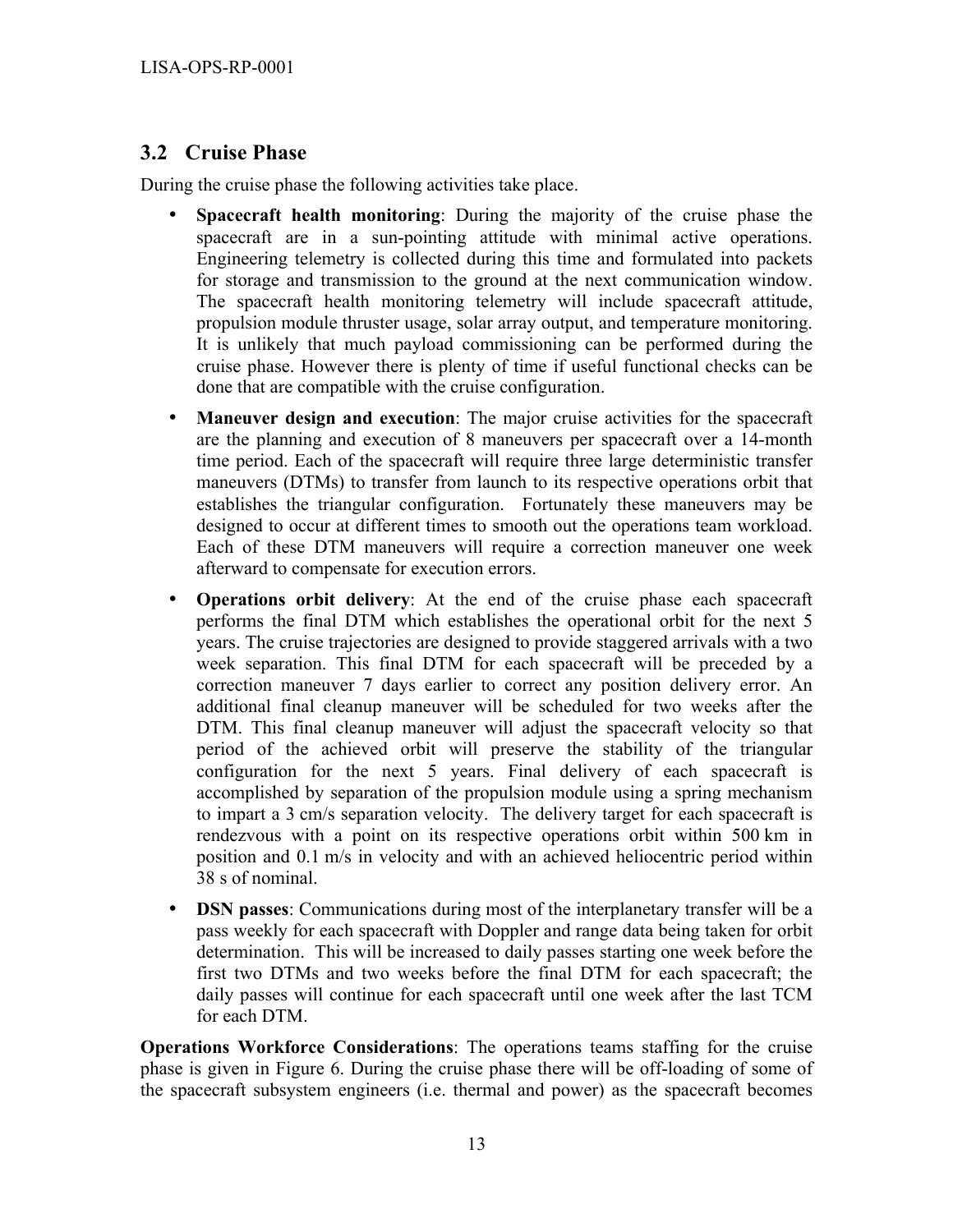better characterized and spacecraft analysis tools are recalibrated and refined. After the jettisoning of all the propulsion modules the propulsion subsystem engineer is no longer needed. In the event of any spacecraft problem subsystem engineers will be brought back onboard as needed to resolve the problem.



**Figure 6. Cruise Phase FTEs**

#### **3.3 Commissioning Phase**

During the commissioning phase the following activities take place.

- **Drag- free control testing**: The commissioning phase begins with spacecraft functionality testing that could not be accomplished during the cruise phase. This includes micro-propulsion calibration, and thermal system performance when the payload is fully operational to check the full capability of the power subsystem. On the payload side the complete instrument must be checked out. This involves GRS test and calibration, telescope pointing mechanisms, point-ahead mechanisms, lasers, and phasemeters. The main goal of the early commissioning phase is to achieve a complete drag-free control of the spacecraft and to bring all systems to a state from which the acquisition phase can be started. Continuous communication is required from one day prior to the beginning of drag-free testing through successful testing of one-week duration.
- **Acquisition**: The goal of acquisition is to bring the three spacecraft together to a science mode configuration that is only lacking some of the calibrations. All laser links between the three spacecraft need to be established. The main task of ground operations during the acquisition phase is to provide relative position and velocity information of all spacecraft to each of the three spacecraft.

There are currently two strategies under consideration to establish the laser links. Both strategies are sequential, in that they establish one laser-link at a time.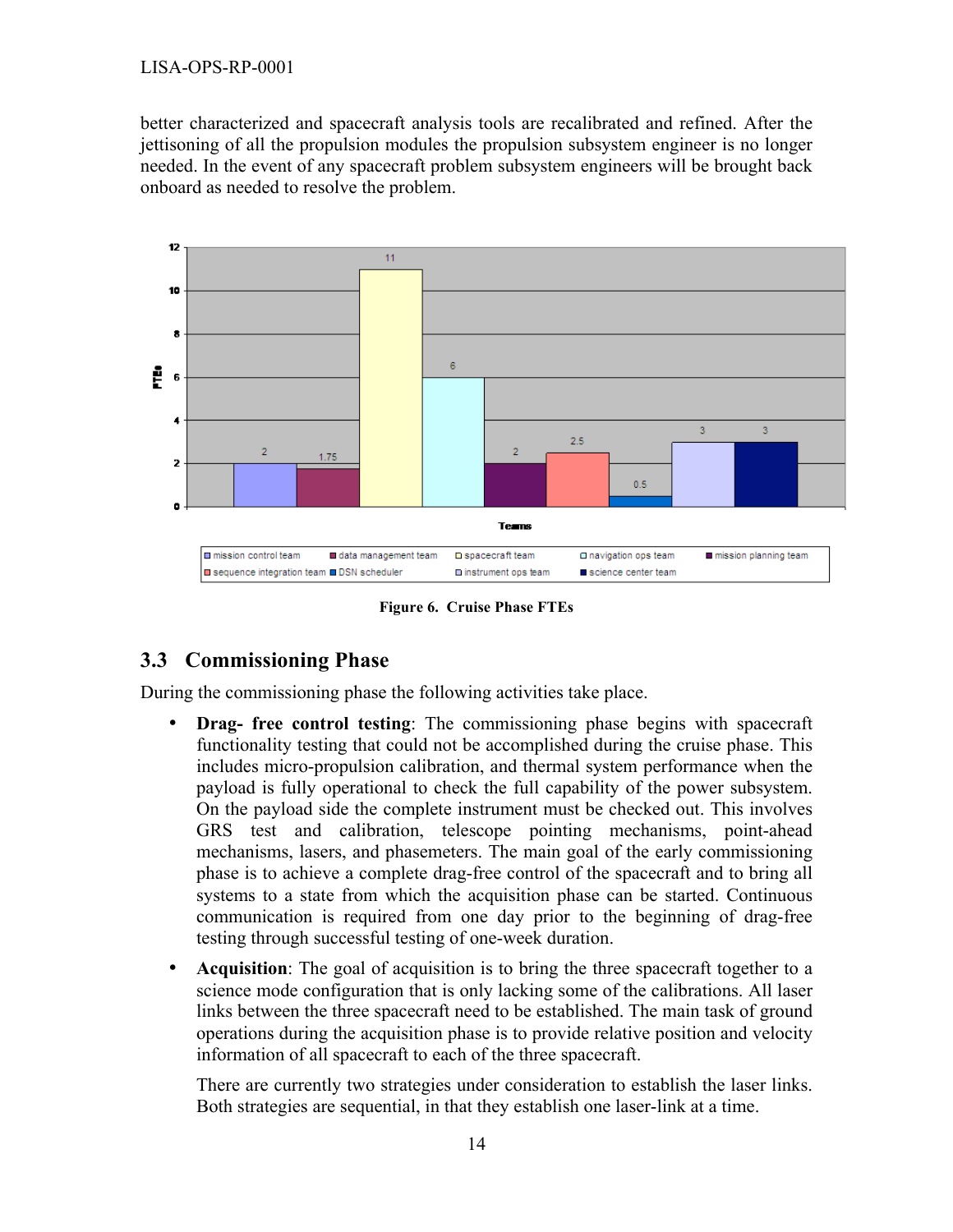The first acquisition strategy, referred to as the **defocus strategy**, defocuses the outgoing laser beam to an extent that it covers the uncertainty cone about the location of the receiving spacecraft. The process then utilizes a number of pointing sensors, each with increasing resolution but diminishing field of view, to align the laser beam and establish heterodyned measurements.

The second strategy, referred to as the **scan strategy**, relies on scanning the outgoing laser beam to cover the uncertainty cone. One spacecraft would shine its laser at various discrete points within the cone of uncertainty. Once the incoming laser beam is detected, the receiving spacecraft points in the direction of the incoming light and turns on its local laser.

- **Instrument calibration**: Once all laser links have been established, the final instrument check-outs and calibrations can be performed. This includes:
	- o laser beam far-field characterization
	- o telescope phase-center characterization
	- o inter-spacecraft communications
	- o frequency switching coordination
	- o determination of instrument noise levels
	- o instrument performance evaluation

This phase is complete when all spacecraft and payload functions have been checked in the operational mode and reviewed.

**Operations Workforce Considerations**: The operations teams staffing for the commissioning phase is given in Figure 7. A four-month period is planned for the individual and joint commissioning activities for all three spacecraft. The spacecraft subsystem engineers who were off-loaded for the cruise phase will return. There will be extensive interaction between the spacecraft and instrument teams. The Mission Control Team will have occasional heavy periods of activity building and testing of sequences required for commissioning. The Instrument Operations Team will be involved in instrument health monitoring and calibration, instrument commanding, and initial instrument data processing.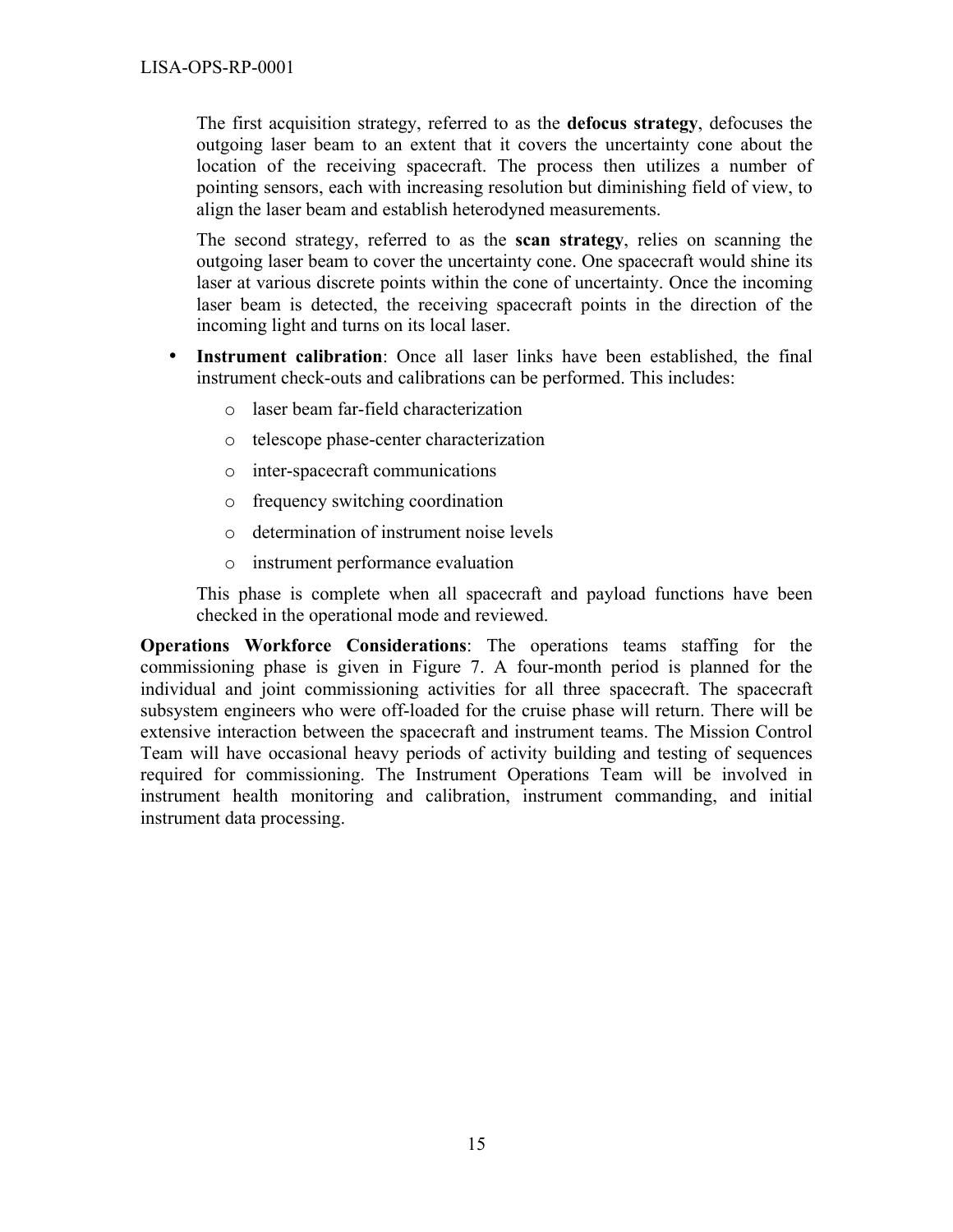

**Figure 7. Commissioning Phase FTEs**

#### **3.4 Science Operations Phase**

During the science operations phase the following activities take place.

- **Data Collection**: Science data collection will continue for 5 years until end of mission. Science operations are particularly simple as there is a single operating mode wherein data is collected. The major activities in support of data collection are the planning and execution of the downlinks every other day with one spacecraft and the health monitoring of the spacecraft and instrument.
- **Science Product Generation**: The science products, as described in Section 2.3.1 are generated at the Science Center.
- **Decommissioning**: At the end of the science operations phase decommissioning activities whereby the spacecraft is placed in a known passive state are performed. The remaining fuel contained in the micro-propulsion system will be expended to a safe level. All systems will be powered off.

#### **Operations Workforce Considerations**:

A summary of the spacecraft operations team workforce profile is given in Figure 8. During early science operations the subsystem engineers characterize the spacecraftpayload interactions, and recalibrate analysis tools and procedures. After several months of science operations the subsystem engineers handover tools and procedures to the System Engineers and move to on-call status. The System Engineers then perform the routine spacecraft health monitoring and analysis. In the event of anomalies the on-call subsystem engineers return to assist in the anomaly resolution. For most of the science operations phase the spacecraft engineering team consists of the 3 dedicated system engineers and a single telecommunications engineer.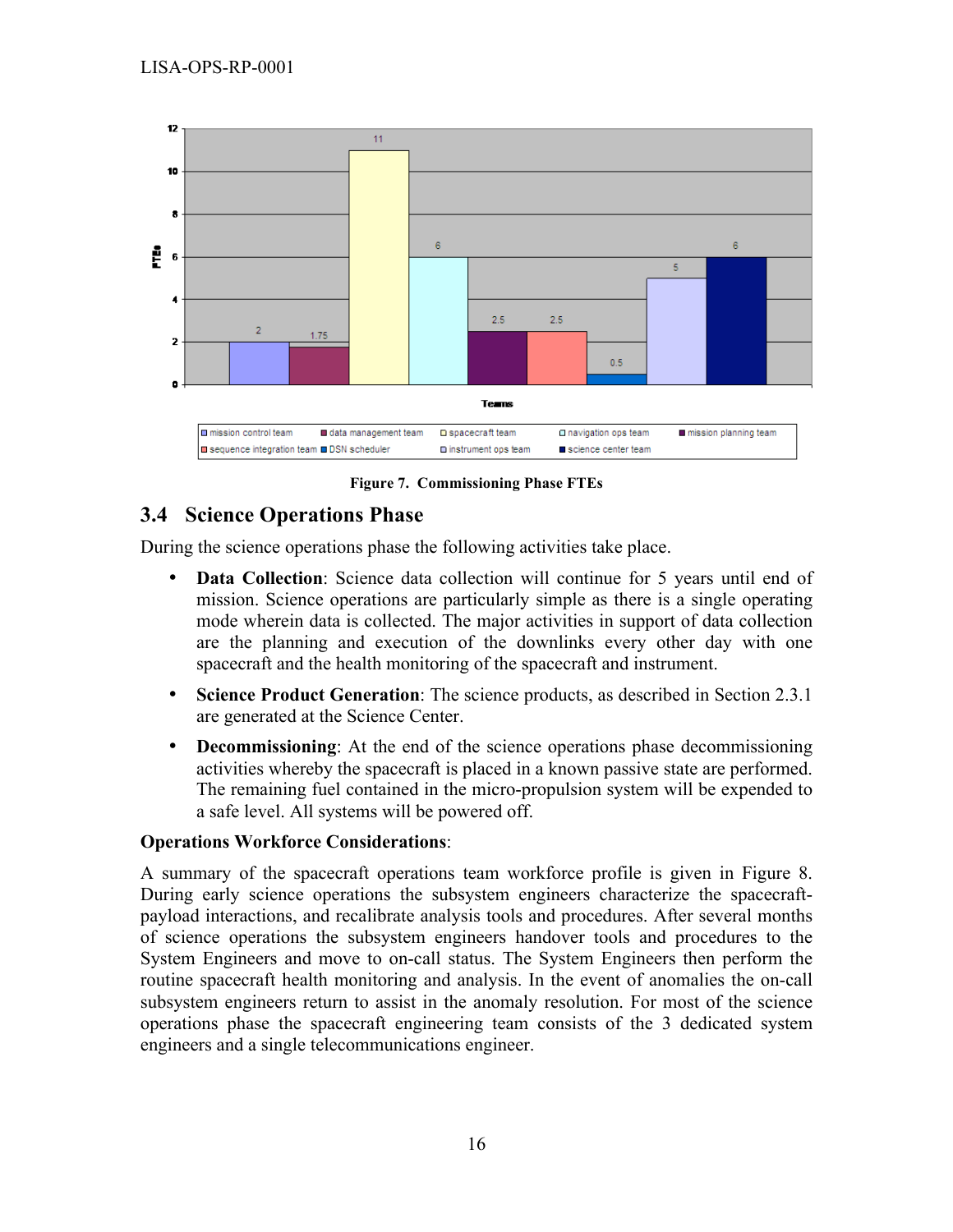

SE = System Engineering, Tele = Telecom, CDS = Command and Data System, FSW = Flight Software, Thrm = Thermal, PWR = Power, Prop = Propulsion

#### **Figure 8. Spacecraft Team FTEs**

The various operations teams such as Mission Control, Sequence Integration, and Data Management will be reduced during the first six months of operations as activities become routine, predictable and repetitious. The Navigation Team is significantly reduced from 6 persons to 2 persons as the jettisoning of the propulsion modules eliminates the need for any maneuver design. The Instrument Operations Team will also be reduced once instrument behavior has been characterized and calibrated, and processing has become routine.

Several times a year, maybe once a quarter, special galactic events such as the merger of two binaries will require daily downlinks with telemetry from all three spacecraft for a week or so in advance of the event. This may require some additional support from the Mission Control Team to support increased tracking and from the Data Management Team to handle increased data return volume and frequency. The Instrument Operations Team may be briefly increased to handle any special instrument commanding (e.g., increase sample rate during observation) and additional data processing.

The operations teams staffing for the science operations phase is given in Figure 9. Science Team staffing accounts for most of the workforce in this phase.